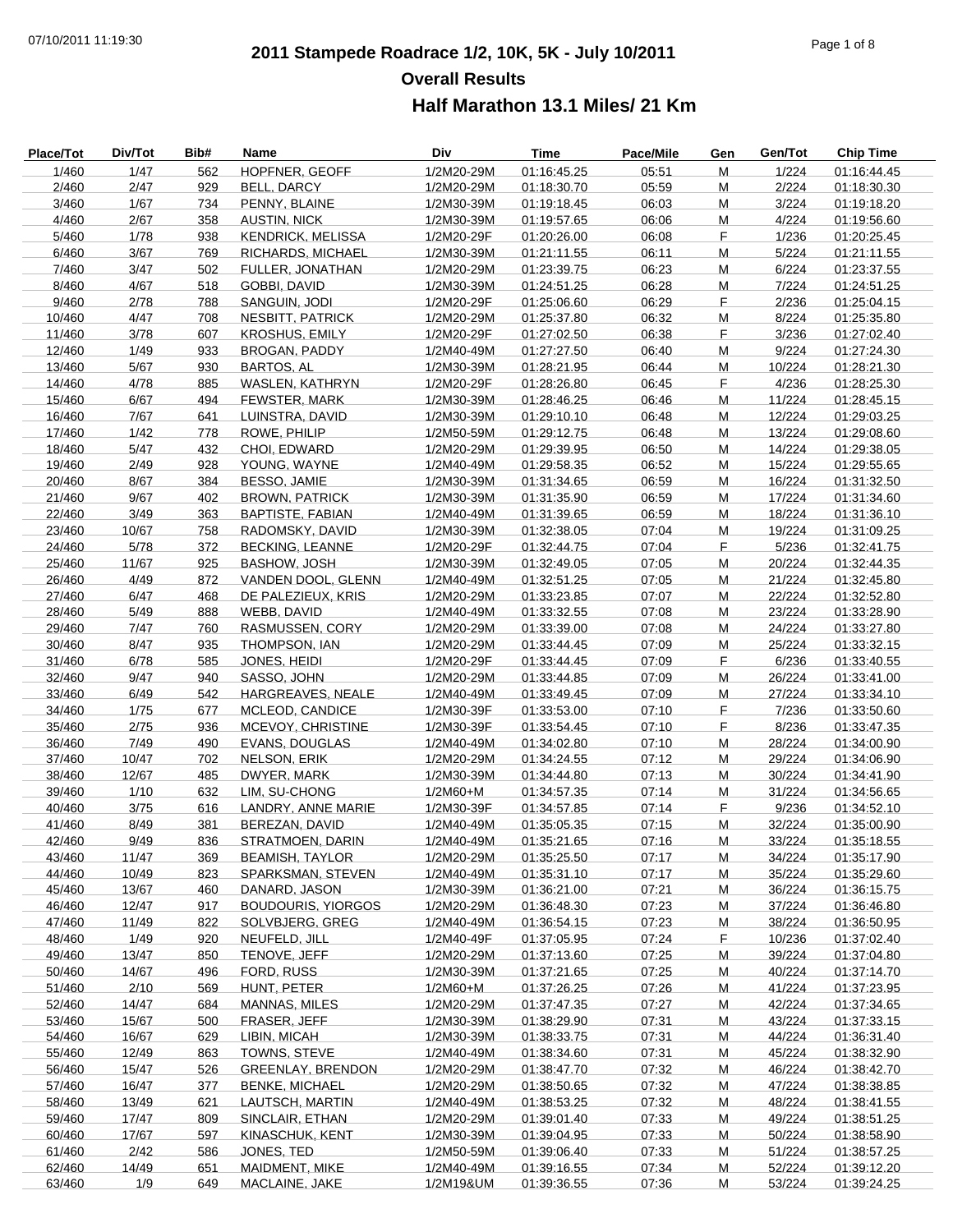# **2011 Stampede Roadrace 1/2, 10K, 5K - July 10/2011** 07/10/2011 11:19:30 Page 2 of 8 **Overall Results Half Marathon 13.1 Miles/ 21 Km**

| <b>Place/Tot</b> | Div/Tot | Bib# | Name                      | Div        | <b>Time</b> | Pace/Mile | Gen | Gen/Tot | <b>Chip Time</b> |
|------------------|---------|------|---------------------------|------------|-------------|-----------|-----|---------|------------------|
| 64/460           | 3/42    | 560  | HODGSON, SCOTT            | 1/2M50-59M | 01:39:48.10 | 07:37     | M   | 54/224  | 01:39:41.80      |
| 65/460           | 2/49    | 864  | TRIMBLE, PATTY            | 1/2M40-49F | 01:40:06.95 | 07:38     | F   | 11/236  | 01:40:01.35      |
| 66/460           | 7/78    | 808  | SIMINGTON, JANE           | 1/2M20-29F | 01:40:08.70 | 07:38     | F   | 12/236  | 01:39:57.80      |
| 67/460           | 4/42    | 686  | MISFELDT, DAVID           | 1/2M50-59M | 01:40:22.00 | 07:39     | М   | 55/224  | 01:40:18.10      |
| 68/460           | 18/67   | 852  | THIEDE, PETER             | 1/2M30-39M | 01:40:24.55 | 07:39     | M   | 56/224  | 01:40:17.35      |
| 69/460           | 5/42    | 564  | HRYNUIK, DALE             | 1/2M50-59M | 01:40:37.45 | 07:40     | M   | 57/224  | 01:40:31.95      |
| 70/460           | 8/78    | 742  | PINEDA, CHARLENE          | 1/2M20-29F | 01:40:51.60 | 07:41     | F   | 13/236  | 01:40:49.45      |
| 71/460           | 18/47   | 923  | VANDERVEEN, DWAYNE        | 1/2M20-29M | 01:40:58.80 | 07:42     | М   | 58/224  | 01:40:52.60      |
| 72/460           | 19/47   | 777  | ROSS, KYLE                | 1/2M20-29M | 01:41:11.75 | 07:43     | M   | 59/224  | 01:41:06.95      |
| 73/460           | 20/47   | 457  | <b>WILLIS, CURTIS</b>     | 1/2M20-29M | 01:41:14.00 | 07:43     | M   | 60/224  | 01:40:52.60      |
| 74/460           | 19/67   | 572  | HUTTON, TIM               | 1/2M30-39M | 01:41:28.10 | 07:44     | М   | 61/224  | 01:41:20.40      |
| 75/460           | 6/42    | 873  | VANGILST, JIM             | 1/2M50-59M |             | 07:45     | M   | 62/224  |                  |
|                  |         |      |                           |            | 01:41:42.55 |           |     |         | 01:41:31.55      |
| 76/460           | 9/78    | 578  | JANZEN, JENN              | 1/2M20-29F | 01:41:48.15 | 07:46     | F   | 14/236  | 01:41:33.05      |
| 77/460           | 20/67   | 451  | <b>COULTER, SIMON</b>     | 1/2M30-39M | 01:42:04.95 | 07:47     | M   | 63/224  | 01:41:54.75      |
| 78/460           | 21/67   | 406  | <b>BUDGELL, TREVOR</b>    | 1/2M30-39M | 01:42:45.55 | 07:50     | М   | 64/224  | 01:42:41.05      |
| 79/460           | 15/49   | 663  | MATTHEWS, JONATHAN        | 1/2M40-49M | 01:42:46.15 | 07:50     | М   | 65/224  | 01:42:43.45      |
| 80/460           | 16/49   | 563  | <b>HOTCHKISS, JEFFREY</b> | 1/2M40-49M | 01:42:47.65 | 07:50     | M   | 66/224  | 01:42:46.55      |
| 81/460           | 22/67   | 696  | <b>MORRISON, MICHAEL</b>  | 1/2M30-39M | 01:42:52.05 | 07:51     | M   | 67/224  | 01:42:43.30      |
| 82/460           | 17/49   | 439  | <b>CLARKSON, BOB</b>      | 1/2M40-49M | 01:43:04.75 | 07:52     | M   | 68/224  | 01:42:56.05      |
| 83/460           | 4/75    | 716  | NYE, LINDSAY              | 1/2M30-39F | 01:43:16.40 | 07:52     | F   | 15/236  | 01:43:12.80      |
| 84/460           | 23/67   | 723  | <b>IVANICS, DAMON</b>     | 1/2M30-39M | 01:43:30.55 | 07:54     | M   | 69/224  | 01:43:23.30      |
| 85/460           | 7/42    | 817  | SMITH, STEVE              | 1/2M50-59M | 01:43:41.95 | 07:54     | M   | 70/224  | 01:43:17.55      |
| 86/460           | 10/78   | 411  | <b>BURTON, LEAH</b>       | 1/2M20-29F | 01:43:44.95 | 07:55     | F   | 16/236  | 01:43:34.20      |
| 87/460           | 2/9     | 614  | LACEY, STEPHAN            | 1/2M19&UM  | 01:44:12.75 | 07:57     | М   | 71/224  | 01:43:44.80      |
| 88/460           | 3/49    | 753  | QUON, CINDY               | 1/2M40-49F | 01:44:22.75 | 07:58     | F   | 17/236  | 01:44:09.45      |
| 89/460           | 21/47   | 567  | HUNT, CHRIS               | 1/2M20-29M | 01:44:30.85 | 07:58     | M   | 72/224  | 01:44:18.25      |
| 90/460           | 8/42    | 794  | SCHOENTHALER, LORNE       | 1/2M50-59M | 01:44:48.55 | 08:00     | M   | 73/224  | 01:44:42.35      |
| 91/460           | 22/47   | 594  | KENDAL, JEFF              | 1/2M20-29M | 01:45:01.15 | 08:00     | M   | 74/224  | 01:44:53.10      |
| 92/460           | 9/42    | 768  | <b>RENNER, KURT</b>       | 1/2M50-59M | 01:45:10.60 | 08:01     | M   | 75/224  | 01:44:47.85      |
| 93/460           | 24/67   | 479  | PLAMONDON, DOMINIC        | 1/2M30-39M | 01:45:15.80 | 08:02     | M   | 76/224  | 01:45:10.50      |
| 94/460           | 25/67   | 783  | RUSTAD, AARON             | 1/2M30-39M | 01:45:17.10 | 08:02     | M   | 77/224  | 01:44:56.50      |
| 95/460           | 11/78   | 934  | LUI, JANICE               | 1/2M20-29F | 01:45:29.40 | 08:03     | F   | 18/236  | 01:45:19.40      |
| 96/460           | 26/67   | 480  | DONAHUE, CHRIS            | 1/2M30-39M | 01:45:32.55 | 08:03     | M   | 78/224  | 01:45:15.15      |
| 97/460           | 10/42   | 447  | CONDON, EDMOND            | 1/2M50-59M | 01:45:33.20 | 08:03     | M   | 79/224  | 01:45:25.55      |
| 98/460           | 11/42   | 352  | ALBINATI, KEITH           | 1/2M50-59M | 01:45:35.20 | 08:03     | М   | 80/224  | 01:45:30.30      |
| 99/460           | 23/47   | 797  | SCHULTZ, ADAM             | 1/2M20-29M | 01:45:39.65 | 08:03     | M   | 81/224  |                  |
|                  |         | 444  |                           |            |             |           | F   |         | 01:45:31.85      |
| 100/460          | 12/78   | 937  | COLLIER, KIM              | 1/2M20-29F | 01:45:39.65 | 08:03     |     | 19/236  | 01:45:33.45      |
| 101/460          | 12/42   |      | FESTIVAL, MARIO           | 1/2M50-59M | 01:45:40.50 | 08:03     | M   | 82/224  | 01:45:33.80      |
| 102/460          | 13/42   | 593  | <b>KENDAL, IAN</b>        | 1/2M50-59M | 01:45:43.85 | 08:04     | М   | 83/224  | 01:45:35.50      |
| 103/460          | 18/49   | 510  | <b>GARRIES, RUSSELL</b>   | 1/2M40-49M | 01:45:43.95 | 08:04     | М   | 84/224  | 01:45:31.75      |
| 104/460          | 27/67   | 906  | WOOD, MIKE                | 1/2M30-39M | 01:45:45.95 | 08:04     | M   | 85/224  | 01:45:26.75      |
| 105/460          | 5/75    | 359  | AYRISS, AZRA              | 1/2M30-39F | 01:45:54.00 | 08:05     | F   | 20/236  | 01:45:40.55      |
| 106/460          | 28/67   | 733  | PENMAN, BRAD              | 1/2M30-39M | 01:46:00.15 | 08:05     | M   | 86/224  | 01:45:28.85      |
| 107/460          | 13/78   | 671  | MCGREGOR, HOLLY           | 1/2M20-29F | 01:46:27.95 | 08:07     | F.  | 21/236  | 01:46:24.95      |
| 108/460          | 4/49    | 865  | TRUDEL, NANCY             | 1/2M40-49F | 01:46:29.75 | 08:07     | F   | 22/236  | 01:46:14.65      |
| 109/460          | 3/9     | 389  | <b>BLUNDELL, MATT</b>     | 1/2M19&UM  | 01:46:34.00 | 08:08     | M   | 87/224  | 01:46:09.25      |
| 110/460          | 19/49   | 362  | BANTLE, GARY              | 1/2M40-49M | 01:46:36.95 | 08:08     | M   | 88/224  | 01:46:24.50      |
| 111/460          | 20/49   | 618  | LANGEMAN, PETER           | 1/2M40-49M | 01:46:41.70 | 08:08     | M   | 89/224  | 01:46:33.75      |
| 112/460          | 24/47   | 922  | ROACH, JUSTIN             | 1/2M20-29M | 01:46:55.95 | 08:09     | M   | 90/224  | 01:46:31.25      |
| 113/460          | 14/78   | 853  | THOMPSON, LAUREN          | 1/2M20-29F | 01:46:57.55 | 08:09     | F.  | 23/236  | 01:46:41.90      |
| 114/460          | 5/49    | 543  | HARKER, HEATHER           | 1/2M40-49F | 01:47:03.00 | 08:10     | F.  | 24/236  | 01:46:54.90      |
| 115/460          | 6/49    | 879  | WALL, CAPRI               | 1/2M40-49F | 01:47:14.50 | 08:11     | F.  | 25/236  | 01:47:10.95      |
| 116/460          | 29/67   | 926  | CHAPMAN, JEFFREY          | 1/2M30-39M | 01:47:21.95 | 08:11     | М   | 91/224  | 01:46:58.85      |
| 117/460          | 30/67   | 845  | SURAWSKI, MATTHEW         | 1/2M30-39M | 01:47:36.65 | 08:12     | M   | 92/224  | 01:47:27.85      |
| 118/460          | 25/47   | 668  | MCCUTCHAN, WILSON         | 1/2M20-29M | 01:47:37.65 | 08:12     | M   | 93/224  | 01:47:26.05      |
| 119/460          | 31/67   | 886  | <b>WATKINS, SEAN</b>      | 1/2M30-39M | 01:47:40.55 | 08:13     | M   | 94/224  | 01:47:26.55      |
| 120/460          | 15/78   | 837  | STRUEBY, JILL             | 1/2M20-29F | 01:47:43.35 | 08:13     | F   | 26/236  | 01:47:37.45      |
| 121/460          | 21/49   | 672  | <b>MCINNIS, GERARD</b>    | 1/2M40-49M | 01:47:43.35 | 08:13     | M   | 95/224  | 01:47:36.75      |
| 122/460          | 32/67   | 469  | DE ROCCO, ROBERT          | 1/2M30-39M | 01:48:19.95 | 08:16     | M   | 96/224  | 01:47:49.30      |
| 123/460          | 6/75    | 834  | STEWART, TARA             | 1/2M30-39F | 01:48:28.15 | 08:16     | F.  | 27/236  | 01:48:16.00      |
| 124/460          | 16/78   | 800  | SEITZ, DESIRAE            | 1/2M20-29F | 01:48:29.05 | 08:16     | F   | 28/236  | 01:48:12.25      |
| 125/460          | 33/67   | 472  | DESTA, WES                | 1/2M30-39M | 01:48:29.35 | 08:16     | M   | 97/224  | 01:48:08.25      |
|                  |         |      |                           |            |             |           |     |         |                  |
| 126/460          | 14/42   | 681  | MERKOWSKY, MARK           | 1/2M50-59M | 01:48:40.65 | 08:17     | м   | 98/224  | 01:48:30.75      |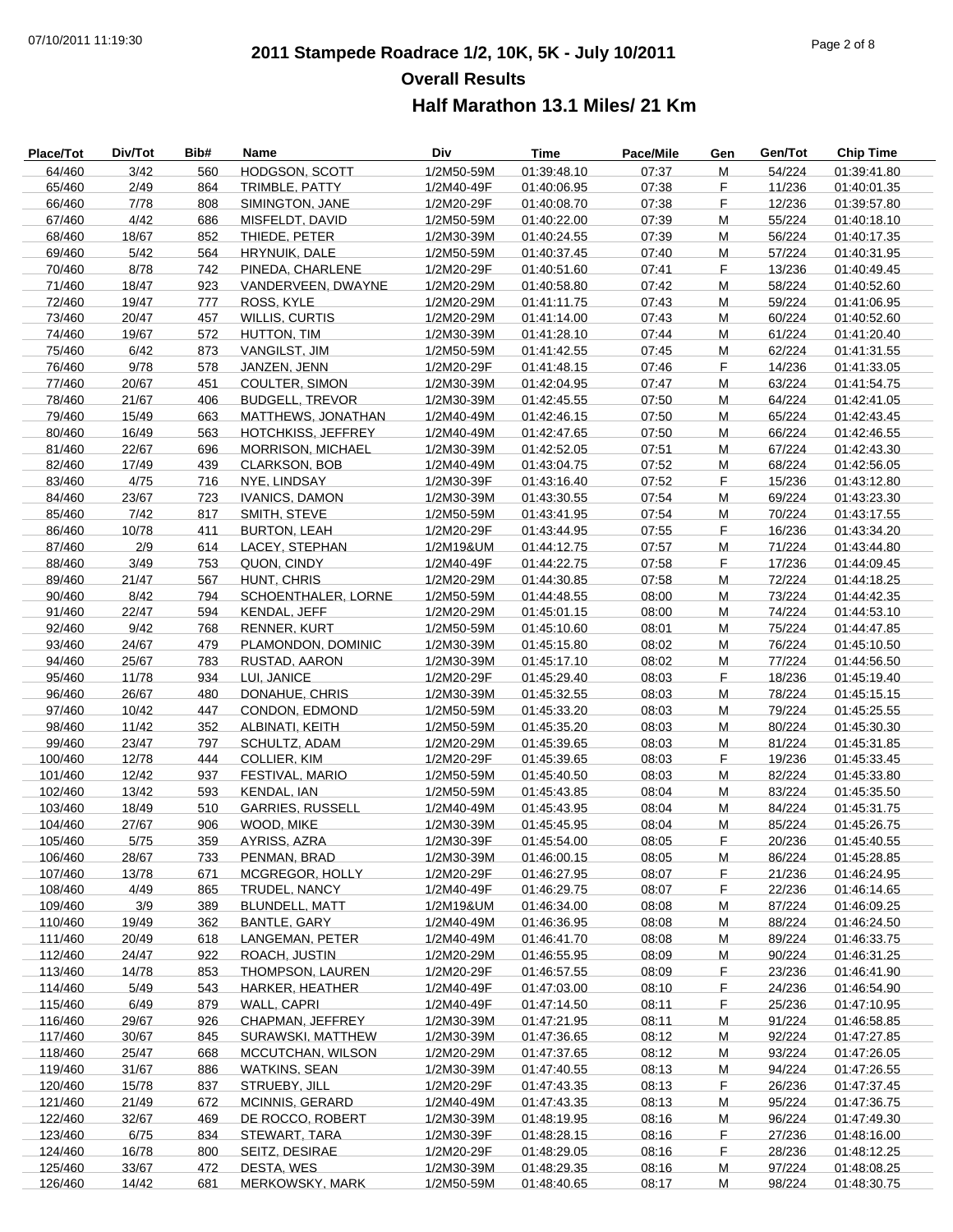# **2011 Stampede Roadrace 1/2, 10K, 5K - July 10/2011** 07/10/2011 11:19:31 Page 3 of 8 **Overall Results Half Marathon 13.1 Miles/ 21 Km**

| Place/Tot | Div/Tot | Bib# | Name                    | Div        | <b>Time</b> | Pace/Mile | Gen | Gen/Tot | <b>Chip Time</b> |
|-----------|---------|------|-------------------------|------------|-------------|-----------|-----|---------|------------------|
| 127/460   | 17/78   | 414  | CABLE, MELISSA          | 1/2M20-29F | 01:48:41.65 | 08:17     | F   | 29/236  | 01:48:38.90      |
| 128/460   | 34/67   | 465  | DAVISON, TREVOR         | 1/2M30-39M | 01:48:45.10 | 08:18     | M   | 99/224  | 01:48:35.50      |
| 129/460   | 35/67   | 811  | <b>SKRYNYK, CRAIG</b>   | 1/2M30-39M | 01:48:49.65 | 08:18     | M   | 100/224 | 01:48:44.45      |
| 130/460   | 18/78   | 765  | REID, JESSICA           | 1/2M20-29F | 01:48:49.70 | 08:18     | F   | 30/236  | 01:48:36.20      |
| 131/460   | 26/47   | 927  | <b>JUSKA, TRAVIS</b>    | 1/2M20-29M | 01:49:08.90 | 08:19     | M   | 101/224 | 01:48:42.90      |
| 132/460   | 7/75    | 707  | ROWDEN, NATASHA         | 1/2M30-39F | 01:49:11.85 | 08:20     | F   | 31/236  | 01:48:47.25      |
| 133/460   | 19/78   | 709  | NESS, CARLEE            | 1/2M20-29F | 01:49:14.40 | 08:20     | F   | 32/236  | 01:48:59.60      |
| 134/460   | 27/47   | 591  | MANNAS, KAVANAGH        | 1/2M20-29M | 01:49:15.30 | 08:20     | M   | 102/224 | 01:49:02.35      |
| 135/460   | 20/78   | 633  | LINLEY, ERIN            | 1/2M20-29F | 01:49:16.40 | 08:20     | F   | 33/236  | 01:48:56.00      |
| 136/460   | 36/67   | 876  | <b>VULIC, MARKO</b>     | 1/2M30-39M | 01:49:18.30 | 08:20     | M   | 103/224 | 01:48:45.80      |
| 137/460   | 1/5     | 398  | <b>BRITO, TERI</b>      | 1/2M19&UF  | 01:49:32.50 | 08:21     | F   | 34/236  | 01:49:27.85      |
| 138/460   | 8/75    | 904  | <b>WOLTON, SARAH</b>    | 1/2M30-39F | 01:49:38.05 | 08:22     | F   | 35/236  | 01:49:30.95      |
| 139/460   | 37/67   | 832  | STEFAN, ARTHUR          | 1/2M30-39M | 01:49:44.50 | 08:22     | M   | 104/224 | 01:49:27.55      |
| 140/460   | 22/49   | 714  | <b>NOLIN, GRANT</b>     | 1/2M40-49M | 01:49:45.05 | 08:22     | M   | 105/224 | 01:49:30.35      |
| 141/460   | 23/49   | 819  | SMOLINSKI, CAMERON      | 1/2M40-49M | 01:49:47.45 | 08:22     | М   | 106/224 | 01:49:22.65      |
| 142/460   | 38/67   | 821  | SOBEY, BRAD             | 1/2M30-39M | 01:49:53.55 | 08:23     | M   | 107/224 | 01:49:44.45      |
| 143/460   | 39/67   | 378  | <b>BENSLER, TIM</b>     | 1/2M30-39M | 01:49:59.90 | 08:23     | M   | 108/224 | 01:49:46.50      |
| 144/460   | 9/75    | 857  | THOMSEN, SHANNON        | 1/2M30-39F | 01:50:02.35 | 08:23     | F   | 36/236  | 01:49:49.25      |
| 145/460   | 40/67   | 939  | SABOURIN, BENOIT        | 1/2M30-39M | 01:50:15.35 | 08:24     | M   | 109/224 | 01:49:40.20      |
| 146/460   | 10/75   | 349  | ABUSOW, RACHEL          | 1/2M30-39F | 01:50:19.95 | 08:25     | F   | 37/236  | 01:50:10.65      |
| 147/460   | 41/67   | 617  | LANDRY, JAY MASON       | 1/2M30-39M | 01:50:44.85 | 08:27     | M   | 110/224 | 01:50:26.00      |
| 148/460   | 11/75   | 602  | <b>KOLBER, RACHEL</b>   | 1/2M30-39F | 01:50:46.50 | 08:27     | F   | 38/236  | 01:50:40.20      |
| 149/460   | 28/47   | 918  | LUI, MATTHEW            | 1/2M20-29M | 01:50:54.55 | 08:28     | М   | 111/224 | 01:50:45.25      |
| 150/460   | 3/10    | 512  | <b>GEMMEL, BOB</b>      | $1/2M60+M$ | 01:51:11.05 | 08:29     | M   | 112/224 | 01:50:59.75      |
| 151/460   | 7/49    | 612  | KWAN, DIANA             | 1/2M40-49F | 01:51:14.25 | 08:29     | F   | 39/236  | 01:51:04.95      |
| 152/460   | 24/49   | 839  | STYCZEN, MIKE           | 1/2M40-49M | 01:51:16.70 | 08:29     | M   | 113/224 | 01:50:58.25      |
| 153/460   | 42/67   | 941  | MORTIMER, JASON         | 1/2M30-39M | 01:51:22.55 | 08:30     | M   | 114/224 | 01:50:57.10      |
| 154/460   | 2/5     | 565  | HUANG, KATIE            | 1/2M19&UF  | 01:51:25.35 | 08:30     | F   | 40/236  | 01:51:14.85      |
| 155/460   | 25/49   | 685  | MILLS, MARK             | 1/2M40-49M | 01:51:25.80 | 08:30     | M   | 115/224 | 01:51:16.25      |
| 156/460   | 8/49    | 767  | REIMER, SUSAN           | 1/2M40-49F | 01:51:25.95 | 08:30     | F   | 41/236  | 01:51:12.05      |
| 157/460   | 15/42   | 566  | HUANG, PETER            | 1/2M50-59M | 01:51:26.05 | 08:30     | М   | 116/224 | 01:51:15.45      |
| 158/460   | 29/47   | 415  | CAMPBELL, JONATHAN      | 1/2M20-29M | 01:51:34.20 | 08:30     | M   | 117/224 | 01:50:46.70      |
| 159/460   | 1/25    | 380  | <b>BENZ, CATHY</b>      | 1/2M50-59F | 01:51:36.30 | 08:31     | F   | 42/236  | 01:51:21.75      |
| 160/460   | 26/49   | 434  | CHRISTOPHER, CHARLES    | 1/2M40-49M | 01:51:37.45 | 08:31     | M   | 118/224 | 01:50:59.55      |
| 161/460   | 30/47   | 914  | ZUCCARINI, MICHAEL      | 1/2M20-29M | 01:51:40.55 | 08:31     | M   | 119/224 | 01:51:38.75      |
| 162/460   | 31/47   | 924  | SEREBRYANSKY, STAN      | 1/2M20-29M | 01:51:47.05 | 08:31     | M   | 120/224 | 01:51:42.10      |
| 163/460   | 27/49   | 911  | YUEN, WALTER            | 1/2M40-49M | 01:51:50.95 | 08:32     | M   | 121/224 | 01:51:18.65      |
| 164/460   | 4/10    | 638  | LONSDALE, IAN           | 1/2M60+M   | 01:51:55.00 | 08:32     | M   | 122/224 | 01:51:43.40      |
| 165/460   | 5/10    | 720  | ORR, IAN                | 1/2M60+M   | 01:52:24.05 | 08:34     | М   | 123/224 | 01:52:07.55      |
| 166/460   | 3/5     | 417  | CARLSON, ALEXANDRA      | 1/2M19&UF  | 01:52:37.95 | 08:35     | F   | 43/236  | 01:52:08.30      |
| 167/460   | 43/67   | 519  | GOMEZ, EDUARDO          | 1/2M30-39M | 01:52:42.55 | 08:36     | M   | 124/224 | 01:50:14.10      |
| 168/460   | 21/78   | 525  | <b>GREEN, SARAH</b>     | 1/2M20-29F | 01:52:50.35 | 08:36     | F   | 44/236  | 01:52:39.65      |
| 169/460   | 12/75   | 700  | MURPHY, AMANDA          | 1/2M30-39F | 01:52:54.75 | 08:37     | F.  | 45/236  | 01:52:36.85      |
| 170/460   | 13/75   | 443  | COLEMAN, CYNTHIA        | 1/2M30-39F | 01:52:55.00 | 08:37     | F   | 46/236  | 01:52:35.85      |
| 171/460   | 2/25    | 771  | RINGDAHL, RITA          | 1/2M50-59F | 01:52:58.95 | 08:37     | F   | 47/236  | 01:52:43.50      |
| 172/460   | 22/78   | 889  | <b>WEIGEL, MICHELLE</b> | 1/2M20-29F | 01:53:10.90 | 08:38     | F.  | 48/236  | 01:52:46.45      |
| 173/460   | 28/49   | 856  | THOMSEN, GORD           | 1/2M40-49M | 01:53:14.15 | 08:38     | М   | 125/224 | 01:53:00.75      |
| 174/460   | 44/67   | 868  | <b>UNGER, CHRIS</b>     | 1/2M30-39M | 01:53:17.95 | 08:38     | M   | 126/224 | 01:52:53.05      |
| 175/460   | 16/42   | 521  | GOODFELLOW, RAY         | 1/2M50-59M | 01:53:19.80 | 08:39     | M   | 127/224 | 01:52:58.10      |
| 176/460   | 6/10    | 395  | <b>BRADFORD, DOUG</b>   | 1/2M60+M   | 01:53:28.15 | 08:39     | M   | 128/224 | 01:53:10.90      |
| 177/460   | 29/49   | 746  | POTTINGER, DUNCAN       | 1/2M40-49M | 01:53:31.00 | 08:39     | M   | 129/224 | 01:53:17.05      |
| 178/460   | 23/78   | 739  | PHILLIPO, MEG           | 1/2M20-29F | 01:53:40.45 | 08:40     | F.  | 49/236  | 01:52:23.05      |
| 179/460   | 9/49    | 576  | JAKOVAC, NANCY          | 1/2M40-49F | 01:53:47.50 | 08:41     | F   | 50/236  | 01:53:31.25      |
| 180/460   | 30/49   | 446  | COMEAU, BERNARD         | 1/2M40-49M | 01:53:55.50 | 08:41     | M   | 130/224 | 01:53:45.60      |
| 181/460   | 24/78   | 896  | <b>WILMOTT, ASHLEA</b>  | 1/2M20-29F | 01:54:00.95 | 08:42     | F.  | 51/236  | 01:53:45.25      |
| 182/460   | 14/75   | 820  | SNOW, ALISON            | 1/2M30-39F | 01:54:03.65 | 08:42     | F,  | 52/236  | 01:53:43.55      |
| 183/460   | 25/78   | 461  | DAROUX, MARAE           | 1/2M20-29F | 01:54:13.35 | 08:43     | F   | 53/236  | 01:50:29.15      |
| 184/460   | 10/49   | 422  | CHAN, JENNY             | 1/2M40-49F | 01:54:19.65 | 08:43     | F.  | 54/236  | 01:54:03.55      |
| 185/460   | 4/9     | 421  | CATES, TRYSTAN          | 1/2M19&UM  | 01:54:27.05 | 08:44     | M   | 131/224 | 01:54:13.60      |
| 186/460   | 31/49   | 806  | SIDERITSCH, TERRY       | 1/2M40-49M | 01:54:30.25 | 08:44     | M   | 132/224 | 01:54:21.75      |
| 187/460   | 11/49   | 766  | <b>REIMER, DORIS</b>    | 1/2M40-49F | 01:54:34.45 | 08:44     | F   | 55/236  | 01:54:12.45      |
| 188/460   | 32/47   | 437  | CLARK, TYLER            | 1/2M20-29M | 01:54:46.35 | 08:45     | M   | 133/224 | 01:54:37.00      |
| 189/460   | 45/67   | 654  | MALVAR, GLADY           | 1/2M30-39M | 01:54:49.30 | 08:45     | м   | 134/224 | 01:54:42.60      |
|           |         |      |                         |            |             |           |     |         |                  |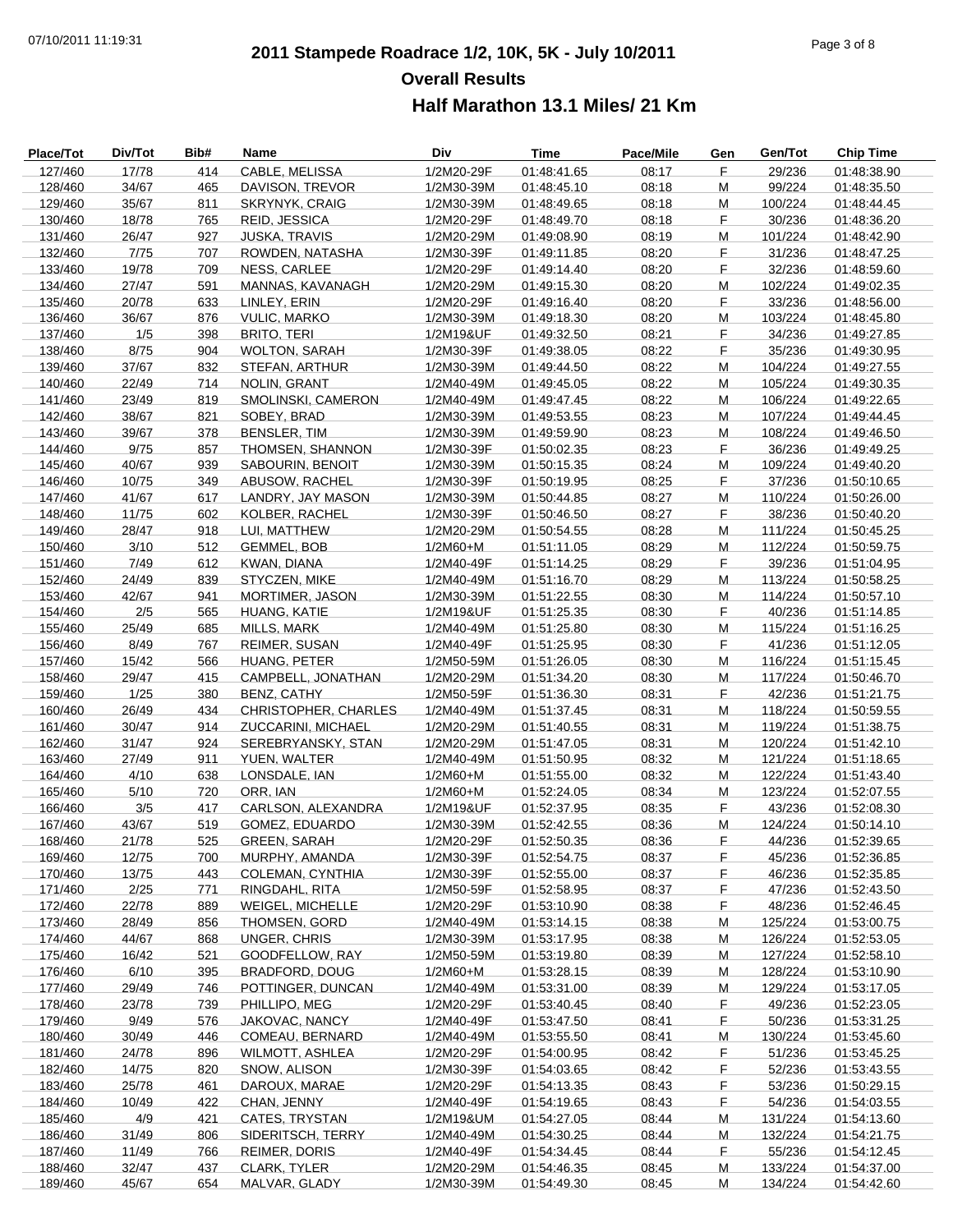# **2011 Stampede Roadrace 1/2, 10K, 5K - July 10/2011** 07/10/2011 11:19:32 Page 4 of 8 **Overall Results Half Marathon 13.1 Miles/ 21 Km**

| Place/Tot | Div/Tot | Bib# | Name                            | Div        | Time        | Pace/Mile | Gen | Gen/Tot | <b>Chip Time</b> |
|-----------|---------|------|---------------------------------|------------|-------------|-----------|-----|---------|------------------|
| 190/460   | 46/67   | 535  | HALL, LYNDON                    | 1/2M30-39M | 01:54:53.15 | 08:46     | M   | 135/224 | 01:54:07.05      |
| 191/460   | 26/78   | 884  | WARD, KRISTY                    | 1/2M20-29F | 01:55:01.10 | 08:46     | F   | 56/236  | 01:54:31.75      |
| 192/460   | 32/49   | 807  | PRINGLE, TODD                   | 1/2M40-49M | 01:55:03.30 | 08:46     | M   | 136/224 | 01:54:40.30      |
| 193/460   | 13/49   | 674  | MCKERNON, LESLIE                | 1/2M40-49F | 01:55:07.35 | 08:47     | F   | 58/236  | 01:54:47.40      |
| 194/460   | 12/49   | 644  | MACDONALD, ALIX                 | 1/2M40-49F | 01:55:07.35 | 08:47     | F   | 57/236  | 01:54:47.60      |
| 195/460   | 15/75   | 366  | <b>BATTISTA, JENNIFER</b>       | 1/2M30-39F | 01:55:23.20 | 08:48     | F   | 59/236  | 01:55:15.00      |
| 196/460   | 16/75   | 776  | ROMO, JENNY                     | 1/2M30-39F | 01:55:27.90 | 08:48     | F   | 60/236  | 01:55:26.20      |
| 197/460   | 7/10    | 438  | CLARKE, DAVID                   | 1/2M60+M   | 01:55:41.60 | 08:49     | М   | 137/224 | 01:54:47.90      |
| 198/460   | 33/47   | 763  | RAWSON, TOM                     | 1/2M20-29M | 01:55:42.10 | 08:49     | M   | 138/224 | 01:55:25.05      |
| 199/460   | 14/49   | 504  | FUNG, LYNDA                     | 1/2M40-49F | 01:55:44.95 | 08:50     | F   | 61/236  | 01:55:25.15      |
| 200/460   | 17/75   | 660  | <b>MARTIN DUNN, LETICIA</b>     | 1/2M30-39F | 01:55:51.55 | 08:50     | F   | 62/236  | 01:55:30.75      |
| 201/460   | 33/49   | 661  | <b>MASSA, THIERRY</b>           | 1/2M40-49M | 01:55:58.80 | 08:51     | М   | 139/224 | 01:55:38.60      |
| 202/460   | 47/67   | 653  | MALTSEV, MIKHAIL                | 1/2M30-39M | 01:56:07.55 | 08:51     | M   | 140/224 | 01:55:41.65      |
| 203/460   | 18/75   | 452  | <b>COX, KRISTEEN</b>            | 1/2M30-39F | 01:56:15.30 | 08:52     | F   | 63/236  | 01:56:01.55      |
| 204/460   | 17/42   | 656  | MANN, DON                       | 1/2M50-59M | 01:56:28.90 | 08:53     | M   | 141/224 | 01:56:10.55      |
| 205/460   | 15/49   | 942  | SCHMIDT, JOANNE                 | 1/2M40-49F | 01:56:29.15 | 08:53     | F   | 64/236  | 01:56:16.85      |
|           |         |      |                                 |            |             |           |     |         |                  |
| 206/460   | 27/78   | 680  | MENARD, MARIE-ANDREE            | 1/2M20-29F | 01:56:29.75 | 08:53     | F   | 65/236  | 01:56:06.35      |
| 207/460   | 19/75   | 448  | COOZE, MICHELLE                 | 1/2M30-39F | 01:56:39.55 | 08:54     | F   | 66/236  | 01:56:20.05      |
| 208/460   | 48/67   | 793  | <b>SCHINDEL, KEITH</b>          | 1/2M30-39M | 01:56:57.50 | 08:55     | M   | 142/224 | 01:56:32.40      |
| 209/460   | 20/75   | 719  | OLSON, JODI                     | 1/2M30-39F | 01:57:01.25 | 08:55     | F   | 67/236  | 01:56:56.35      |
| 210/460   | 16/49   | 409  | <b>BURGE, NATALIE</b>           | 1/2M40-49F | 01:57:27.20 | 08:57     | F   | 68/236  | 01:57:25.70      |
| 211/460   | 34/47   | 740  | PHILLIPS, SHAUN                 | 1/2M20-29M | 01:57:27.50 | 08:57     | M   | 143/224 | 01:57:11.70      |
| 212/460   | 34/49   | 650  | MACPHEE, DAN                    | 1/2M40-49M | 01:57:38.15 | 08:58     | М   | 144/224 | 01:57:10.05      |
| 213/460   | 35/47   | 693  | MOORE, KALEB                    | 1/2M20-29M | 01:57:58.50 | 09:00     | М   | 145/224 | 01:57:40.75      |
| 214/460   | 36/47   | 527  | GROBE, COREY                    | 1/2M20-29M | 01:58:01.95 | 09:00     | M   | 146/224 | 01:57:31.85      |
| 215/460   | 49/67   | 623  | LAZORKO, ROBERT                 | 1/2M30-39M | 01:58:03.40 | 09:00     | M   | 147/224 | 01:57:25.80      |
| 216/460   | 18/42   | 400  | <b>BROWN, KENT</b>              | 1/2M50-59M | 01:58:04.95 | 09:00     | M   | 148/224 | 01:57:32.65      |
| 217/460   | 21/75   | 735  | PENNY, SARAH                    | 1/2M30-39F | 01:58:04.95 | 09:00     | F   | 69/236  | 01:57:37.50      |
| 218/460   | 50/67   | 410  | <b>BURNS, RYAN</b>              | 1/2M30-39M | 01:58:07.85 | 09:01     | М   | 149/224 | 01:57:56.05      |
| 219/460   | 22/75   | 704  | MURRAY, LOUISE                  | 1/2M30-39F | 01:58:11.95 | 09:01     | F   | 70/236  | 01:57:47.95      |
| 220/460   | 19/42   | 701  | MURPHY, DON                     | 1/2M50-59M | 01:58:12.95 | 09:01     | М   | 150/224 | 01:57:57.10      |
| 221/460   | 20/42   | 782  | RULLER, KEN                     | 1/2M50-59M | 01:58:13.15 | 09:01     | М   | 151/224 | 01:57:50.15      |
| 222/460   | 21/42   | 898  | WILSON, LEN                     | 1/2M50-59M | 01:58:20.00 | 09:01     | M   | 152/224 | 01:57:50.10      |
| 223/460   | 28/78   | 559  | HNATYSHYN, MELANIE              | 1/2M20-29F | 01:58:25.00 | 09:02     | F   | 71/236  | 01:57:50.70      |
| 224/460   | 23/75   | 905  | WONG, JANE                      | 1/2M30-39F | 01:58:30.95 | 09:02     | F   | 72/236  | 01:58:22.15      |
| 225/460   | 51/67   | 551  | <b>HAWKINS, MARK</b>            | 1/2M30-39M | 01:58:38.90 | 09:03     | M   | 153/224 | 01:58:24.60      |
| 226/460   | 24/75   | 620  | LAUSCHER, LEAH                  | 1/2M30-39F | 01:58:57.00 | 09:04     | F   | 73/236  | 01:58:50.40      |
| 227/460   | 29/78   | 861  | TONKEN, MOLLY                   | 1/2M20-29F | 01:58:57.35 | 09:04     | F   | 74/236  | 01:58:34.60      |
| 228/460   | 22/42   | 713  | NIEMAN, PETER                   | 1/2M50-59M | 01:59:00.60 | 09:05     | M   | 154/224 | 01:58:34.20      |
| 229/460   | 52/67   | 628  | LEWIS, JONATHAN                 | 1/2M30-39M | 01:59:13.05 | 09:06     | М   | 155/224 | 01:58:17.05      |
| 230/460   | 23/42   | 536  | HANNAH, KEITH                   | 1/2M50-59M | 01:59:15.45 | 09:06     | М   | 156/224 | 01:55:19.50      |
| 231/460   | 17/49   | 892  | WHEELER, DEBBIE                 | 1/2M40-49F | 01:59:19.90 | 09:06     | F   | 75/236  | 01:58:53.70      |
| 232/460   | 5/9     | 435  | CHRISTOPHER, JACOB              | 1/2M19&UM  | 01:59:35.80 | 09:07     | M   | 157/224 | 01:58:58.40      |
| 233/460   | 3/25    | 877  | WAITE, ERIN                     | 1/2M50-59F | 01:59:43.25 | 09:08     | F   | 76/236  | 01:59:22.10      |
| 234/460   | 30/78   | 449  | CORRADETTI, BRITT               | 1/2M20-29F | 01:59:43.45 | 09:08     | F   | 77/236  | 01:59:05.65      |
| 235/460   | 31/78   | 747  | POWIS-CAMPBELL, SALLY           | 1/2M20-29F | 01:59:44.90 | 09:08     | F   | 78/236  | 01:59:14.40      |
| 236/460   | 53/67   | 505  | <b>GAGNON, DAVID</b>            | 1/2M30-39M | 01:59:50.10 | 09:08     | М   | 158/224 | 01:59:35.50      |
| 237/460   | 18/49   | 718  | OLAR, JENIFER                   | 1/2M40-49F | 01:59:51.65 | 09:09     | F   | 79/236  | 01:59:31.40      |
| 238/460   | 24/42   | 670  |                                 |            | 02:00:02.45 | 09:09     |     | 159/224 | 01:59:26.15      |
|           |         |      | MCGIVERN, LEN<br>VAN VLIET. AMY | 1/2M50-59M |             |           | М   |         |                  |
| 239/460   | 25/75   | 871  |                                 | 1/2M30-39F | 02:00:11.55 | 09:10     | F   | 80/236  | 01:59:47.95      |
| 240/460   | 25/42   | 642  | LUND, TERRY                     | 1/2M50-59M | 02:00:14.50 | 09:10     | M   | 160/224 | 01:59:52.35      |
| 241/460   | 54/67   | 507  | <b>GANGULY, NILANJAN</b>        | 1/2M30-39M | 02:00:19.25 | 09:11     | M   | 161/224 | 02:00:04.25      |
| 242/460   | 19/49   | 762  | RAWSON, KRISTA                  | 1/2M40-49F | 02:00:21.55 | 09:11     | F   | 81/236  | 01:59:43.95      |
| 243/460   | 26/75   | 522  | <b>GOTTSCHLING, MONICA</b>      | 1/2M30-39F | 02:00:26.70 | 09:11     | F   | 82/236  | 02:00:03.05      |
| 244/460   | 55/67   | 785  | GOLDENBERG, RYAN                | 1/2M30-39M | 02:00:26.95 | 09:11     | M   | 162/224 | 01:59:54.95      |
| 245/460   | 26/42   | 698  | MULVIHILL, TERRY                | 1/2M50-59M | 02:00:33.10 | 09:12     | M   | 163/224 | 01:59:50.95      |
| 246/460   | 27/75   | 356  | ASDAGHI, NEGAR                  | 1/2M30-39F | 02:00:34.30 | 09:12     | F   | 83/236  | 02:00:22.60      |
| 247/460   | 27/42   | 428  | <b>CHARLTON, RICK</b>           | 1/2M50-59M | 02:00:34.80 | 09:12     | M   | 164/224 | 02:00:06.20      |
| 248/460   | 20/49   | 890  | <b>WESA, BRENDA</b>             | 1/2M40-49F | 02:00:46.05 | 09:13     | F.  | 84/236  | 02:00:29.60      |
| 249/460   | 28/75   | 611  | KUZEL, KRISTIN                  | 1/2M30-39F | 02:01:01.20 | 09:14     | F   | 85/236  | 02:00:34.30      |
| 250/460   | 56/67   | 748  | PRATT, DOUG                     | 1/2M30-39M | 02:01:09.60 | 09:14     | М   | 165/224 | 02:00:39.90      |
| 251/460   | 28/42   | 420  | CATES, NEAL                     | 1/2M50-59M | 02:01:20.15 | 09:15     | M   | 166/224 | 02:00:39.75      |
| 252/460   | 32/78   | 608  | KRYSKI, JESSICA                 | 1/2M20-29F | 02:01:27.35 | 09:16     | F   | 86/236  | 02:01:00.00      |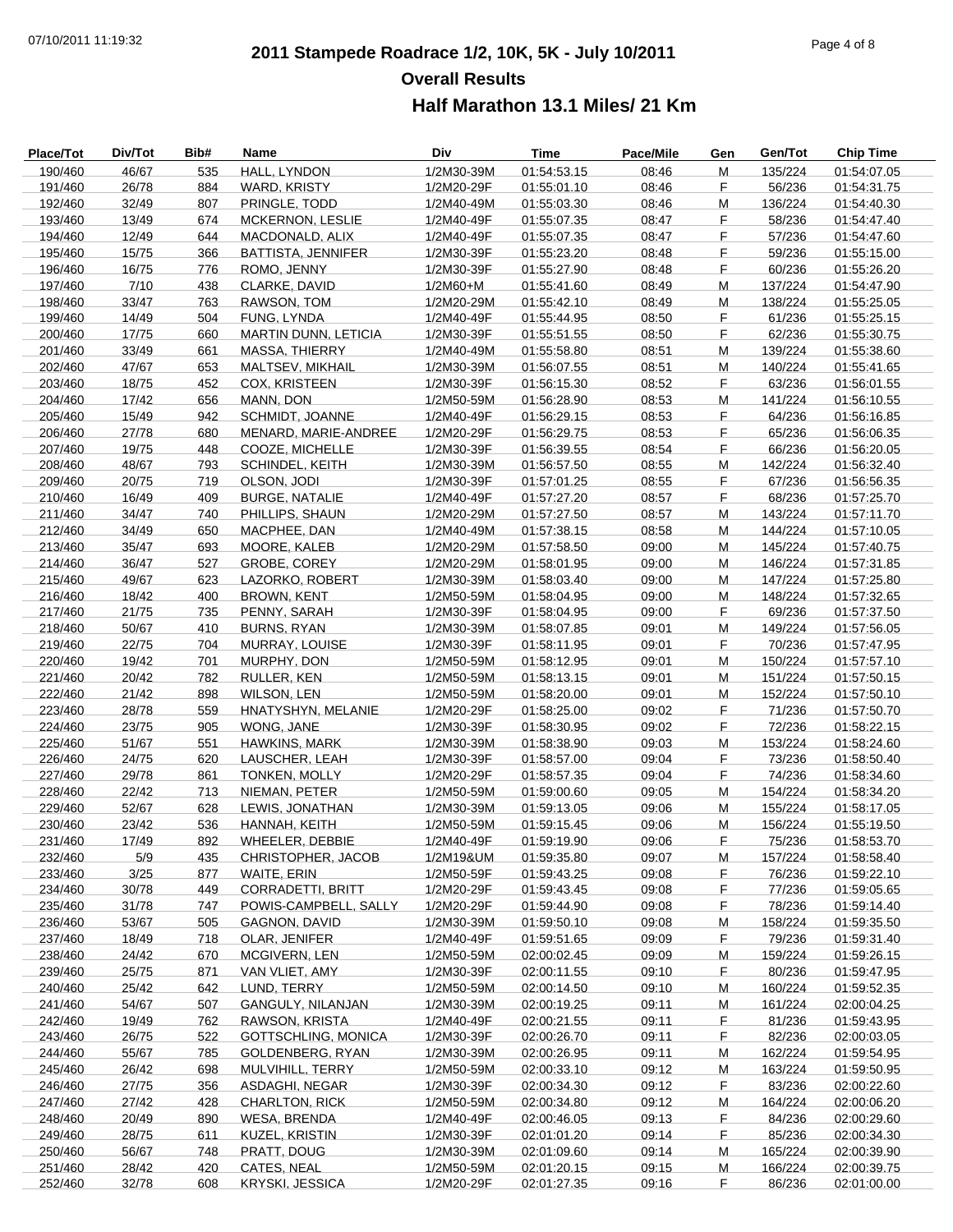# **2011 Stampede Roadrace 1/2, 10K, 5K - July 10/2011** 07/10/2011 11:19:32 Page 5 of 8 **Overall Results Half Marathon 13.1 Miles/ 21 Km**

| Place/Tot          | Div/Tot        | Bib#       | <b>Name</b>             | Div                      | <b>Time</b>                | Pace/Mile | Gen    | Gen/Tot            | <b>Chip Time</b>           |
|--------------------|----------------|------------|-------------------------|--------------------------|----------------------------|-----------|--------|--------------------|----------------------------|
| 253/460            | 4/25           | 394        | <b>BOYNTON, NUI</b>     | 1/2M50-59F               | 02:01:44.95                | 09:17     | F      | 87/236             | 02:01:24.25                |
| 254/460            | 1/4            | 598        | KINGSEP, PATRICIA       | $1/2M60 + F$             | 02:01:45.00                | 09:17     | F      | 88/236             | 02:01:11.60                |
| 255/460            | 29/75          | 667        | <b>MCCONNELL, ERIN</b>  | 1/2M30-39F               | 02:02:10.05                | 09:19     | F      | 89/236             | 02:02:01.60                |
| 256/460            | 30/75          | 557        | HILL, JESSICA           | 1/2M30-39F               | 02:02:32.25                | 09:21     | F      | 90/236             | 02:01:59.00                |
| 257/460            | 31/75          | 606        | <b>KREMER, LISA</b>     | 1/2M30-39F               | 02:02:44.45                | 09:22     | F      | 91/236             | 02:02:32.15                |
| 258/460            | 33/78          | 665        | MCAVOY, DANA            | 1/2M20-29F               | 02:03:08.65                | 09:24     | F      | 92/236             | 02:02:54.10                |
| 259/460            | 34/78          | 770        | RINGDAHL, LAURA         | 1/2M20-29F               | 02:03:17.10                | 09:24     | F      | 93/236             | 02:02:59.90                |
| 260/460            | 35/78          | 736        | PERRY, AUDREY           | 1/2M20-29F               | 02:03:18.75                | 09:24     | F      | 94/236             | 02:02:51.75                |
| 261/460            | 32/75          | 355        | ANZOLA, MARIA           | 1/2M30-39F               | 02:03:30.00                | 09:25     | F      | 95/236             | 02:03:02.00                |
| 262/460            | 36/78          | 902        | WISE, LAUREN            | 1/2M20-29F               | 02:03:37.25                | 09:26     | F      | 96/236             | 02:02:53.25                |
| 263/460            | 57/67          | 784        | RUTTER, LOGAN           | 1/2M30-39M               | 02:03:47.60                | 09:27     | М      | 167/224            | 02:03:08.00                |
| 264/460            | 37/78          | 361        | BANK, DAISY             | 1/2M20-29F               | 02:03:48.25                | 09:27     | F      | 97/236             | 02:03:20.95                |
| 265/460            | 5/25           | 538        | HANTZSCH, PATTIE        | 1/2M50-59F               | 02:03:50.10                | 09:27     | F      | 98/236             | 02:03:26.30                |
| 266/460            | 35/49          | 574        | <b>INFUSINO, SANTO</b>  | 1/2M40-49M               | 02:04:07.00                | 09:28     | M      | 168/224            | 02:03:39.35                |
| 267/460            | 21/49          | 610        | PORTER, KUNIKO          | 1/2M40-49F               | 02:04:19.00                | 09:29     | F      | 99/236             | 02:04:00.05                |
| 268/460            | 38/78          | 552        | HERON, SANDRA           | 1/2M20-29F               | 02:04:39.60                | 09:30     | F      | 100/236            | 02:04:17.45                |
| 269/460            | 39/78          | 600        | KITCHEN, JOANNA         | 1/2M20-29F               | 02:04:39.90                | 09:30     | F      | 101/236            | 02:04:18.40                |
| 270/460            | 40/78          | 539        | HARAGA, AMANDA          | 1/2M20-29F               | 02:05:15.55                | 09:33     | F      | 102/236            | 02:04:42.70                |
| 271/460            | 4/5            | 722        | <b>OVEISI, NAOMI</b>    | 1/2M19&UF                | 02:05:17.50                | 09:33     | F      | 103/236            | 02:04:48.60                |
| 272/460            | 29/42          | 401        | <b>BROWN, MITCHEL</b>   | 1/2M50-59M               | 02:05:20.60                | 09:34     | M      | 169/224            | 02:04:38.80                |
| 273/460            | 36/49          | 554        | HERTLING, MICHAEL       | 1/2M40-49M               | 02:05:25.85                | 09:34     | M      | 170/224            | 02:03:22.30                |
| 274/460            | 22/49          | 764        | REES, MIMI              | 1/2M40-49F               | 02:05:27.75                | 09:34     | F      | 104/236            | 02:04:53.15                |
| 275/460            | 8/10           | 640        | LUHNING, RICHARD        | 1/2M60+M                 | 02:05:29.40                | 09:34     | M      | 171/224            | 02:04:54.40                |
| 276/460            | 6/25           | 365        | <b>BASSETT, YOSHIE</b>  | 1/2M50-59F               | 02:05:35.60                | 09:35     | F      | 105/236            | 02:05:15.90                |
| 277/460            | 30/42          | 506        | <b>GALBRAITH, GARY</b>  | 1/2M50-59M               | 02:05:36.25                | 09:35     | M      | 172/224            | 02:04:57.15                |
| 278/460            | 23/49          | 931        | <b>BOHNET, BRENDA</b>   | 1/2M40-49F               | 02:05:38.55                | 09:35     | F.     | 106/236            | 02:05:18.85                |
| 279/460            | 33/75          | 814        | SMITH, CHERYL           | 1/2M30-39F               | 02:05:38.95                | 09:35     | F      | 107/236            | 02:05:15.55                |
| 280/460            | 31/42          | 859        | THORNE, JIM             | 1/2M50-59M               | 02:05:40.60                | 09:35     | M      | 173/224            | 02:05:17.05                |
| 281/460            | 24/49          | 375        | BELIAZI, HELENE         | 1/2M40-49F               | 02:05:55.80                | 09:36     | F      | 108/236            | 02:05:21.00                |
| 282/460            | 34/75          | 870        | VAN HEE, HEIDI          | 1/2M30-39F               | 02:06:04.15                | 09:37     | F      | 109/236            | 02:05:16.15                |
| 283/460            | 35/75          | 658        | MARR, TIFFANY           | 1/2M30-39F               | 02:06:27.40                | 09:39     | F      | 110/236            | 02:05:56.95                |
| 284/460            | 25/49          | 829        | STARNINO, MARY          | 1/2M40-49F               | 02:06:31.80                | 09:39     | F      | 111/236            | 02:05:56.70                |
| 285/460            | 7/25           | 473        | DEVEAU, RENEE           | 1/2M50-59F               | 02:06:32.15                | 09:39     | F      | 112/236            | 02:05:57.35                |
| 286/460            | 36/75          | 524        | <b>GRECO, TABETHA</b>   | 1/2M30-39F               | 02:06:33.40                | 09:39     | F      | 113/236            | 02:06:21.05                |
| 287/460            | 26/49          | 805        | SHEPHERD, ALISON        | 1/2M40-49F               | 02:06:41.55                | 09:40     | F      | 114/236            | 02:06:11.65                |
| 288/460            | 37/49          | 676        | <b>MCLEAN, ROB</b>      | 1/2M40-49M               | 02:07:01.35                | 09:41     | M      | 174/224            | 02:06:40.15                |
| 289/460            | 27/49          | 476        | DIFRANCESCO, LISA       | 1/2M40-49F               | 02:07:04.25                | 09:41     | F      | 115/236            | 02:06:33.20                |
| 290/460            | 58/67          | 840        | SUBERLAK, ANTON         | 1/2M30-39M               | 02:07:09.70                | 09:42     | M      | 175/224            | 02:06:40.85                |
| 291/460            | 41/78          | 455        | CULBERT, LINDSAY        | 1/2M20-29F               | 02:07:10.80                | 09:42     | F      | 116/236            | 02:06:27.90                |
| 292/460            | 9/10           | 532        | HADDOW, IAN             | $1/2M60+M$               | 02:07:27.05                | 09:43     | М      | 176/224            | 02:06:51.20                |
| 293/460            | 37/75          | 843        | SULEY, ANDREA           | 1/2M30-39F               | 02:07:28.70                | 09:43     | F      | 117/236            | 02:06:44.90                |
| 294/460            | 8/25           | 703        | AYCOCK, ZAN             | 1/2M50-59F               | 02:07:31.75                | 09:44     | F      | 118/236            | 02:07:01.15                |
| 295/460            | 5/5            | 727        | PARISH, MACKENZIE       | 1/2M19&UF                | 02:07:32.80                | 09:44     | F      | 119/236            | 02:07:15.50                |
| 296/460            | 42/78          | 726        | PARISH, KRISTILEE       | 1/2M20-29F               | 02:07:33.00                | 09:44     | F      | 120/236            | 02:07:16.40                |
| 297/460            | 28/49          | 907        | YEE, SHAWNA             | 1/2M40-49F               | 02:07:36.65                | 09:44     | F      | 121/236            | 02:07:33.40                |
| 298/460            | 38/49          | 431        | CHIKARA, HONOUR         | 1/2M40-49M               | 02:07:44.00                | 09:45     | M      | 177/224            | 02:07:02.70                |
| 299/460            | 32/42          | 483        | DOUCETTE, GREG          | 1/2M50-59M               | 02:07:44.40                | 09:45     | M      | 178/224            | 02:07:43.75                |
| 300/460            | 43/78          | 433        | CHRISTENSEN, SANDRA     | 1/2M20-29F               | 02:07:52.25                | 09:45     | F      | 122/236            | 02:07:35.05                |
| 301/460            | 59/67          | 515        | GILL, ANDREW            | 1/2M30-39M               | 02:07:52.55                | 09:45     | M      | 179/224            | 02:07:15.00                |
| 302/460            | 33/42          | 530        | HACKINEN, DALE          | 1/2M50-59M               | 02:08:12.90                | 09:47     | M      | 180/224            | 02:07:14.80                |
| 303/460            | 9/25           | 849        | TASHIMA, MIYUKI         | 1/2M50-59F               | 02:08:20.50                | 09:47     | F      | 123/236            | 02:08:00.90                |
| 304/460            | 44/78          | 487        | <b>EDMUNDS, CANDACE</b> | 1/2M20-29F               | 02:08:26.75                | 09:48     | F      | 124/236            | 02:07:10.00                |
| 305/460            | 38/75          | 848        | TANNER, PAM             | 1/2M30-39F               | 02:08:39.45                | 09:49     | F      | 125/236            | 02:07:43.60                |
| 306/460            | 39/75          | 392        | BORBANDY, LAURETTA      | 1/2M30-39F               |                            | 09:49     | F      | 126/236            |                            |
| 307/460            | 10/25          | 513        | <b>GEMMEL, JANICE</b>   | 1/2M50-59F               | 02:08:47.40<br>02:08:56.75 | 09:50     | F      | 127/236            | 02:07:51.60<br>02:08:28.35 |
| 308/460            | 45/78          | 664        | MAURICE, KATELYNN       | 1/2M20-29F               | 02:08:57.25                | 09:50     | F      | 128/236            | 02:08:06.15                |
| 309/460            | 39/49          | 744        | POOK, SCOTT             |                          |                            | 09:51     |        | 181/224            |                            |
|                    | 46/78          | 648        | MACINTYRE, ASHLEY       | 1/2M40-49M               | 02:09:07.10                | 09:51     | M<br>F |                    | 02:08:14.00                |
| 310/460<br>311/460 | 47/78          | 690        | MOK, JANICE             | 1/2M20-29F<br>1/2M20-29F | 02:09:10.30<br>02:09:23.05 | 09:52     | F      | 129/236<br>130/236 | 02:08:41.60<br>02:08:40.10 |
|                    |                |            | <b>VAUGHAN, PATRICK</b> |                          |                            | 09:53     |        |                    |                            |
| 312/460<br>313/460 | 60/67<br>48/78 | 874<br>529 | GUTIERREZ, JENNIFER     | 1/2M30-39M<br>1/2M20-29F | 02:09:38.95                | 09:54     | M<br>F | 182/224<br>131/236 | 02:09:13.95                |
| 314/460            | 29/49          | 454        | <b>CROOKS, MARGO</b>    | 1/2M40-49F               | 02:09:51.85                | 09:55     | F      |                    | 02:09:10.70                |
|                    |                |            |                         |                          | 02:09:55.35                |           |        | 132/236            | 02:09:23.95                |
| 315/460            | 6/9            | 712        | NIEDLING, KURTIS        | 1/2M19&UM                | 02:09:57.95                | 09:55     | M      | 183/224            | 02:09:33.95                |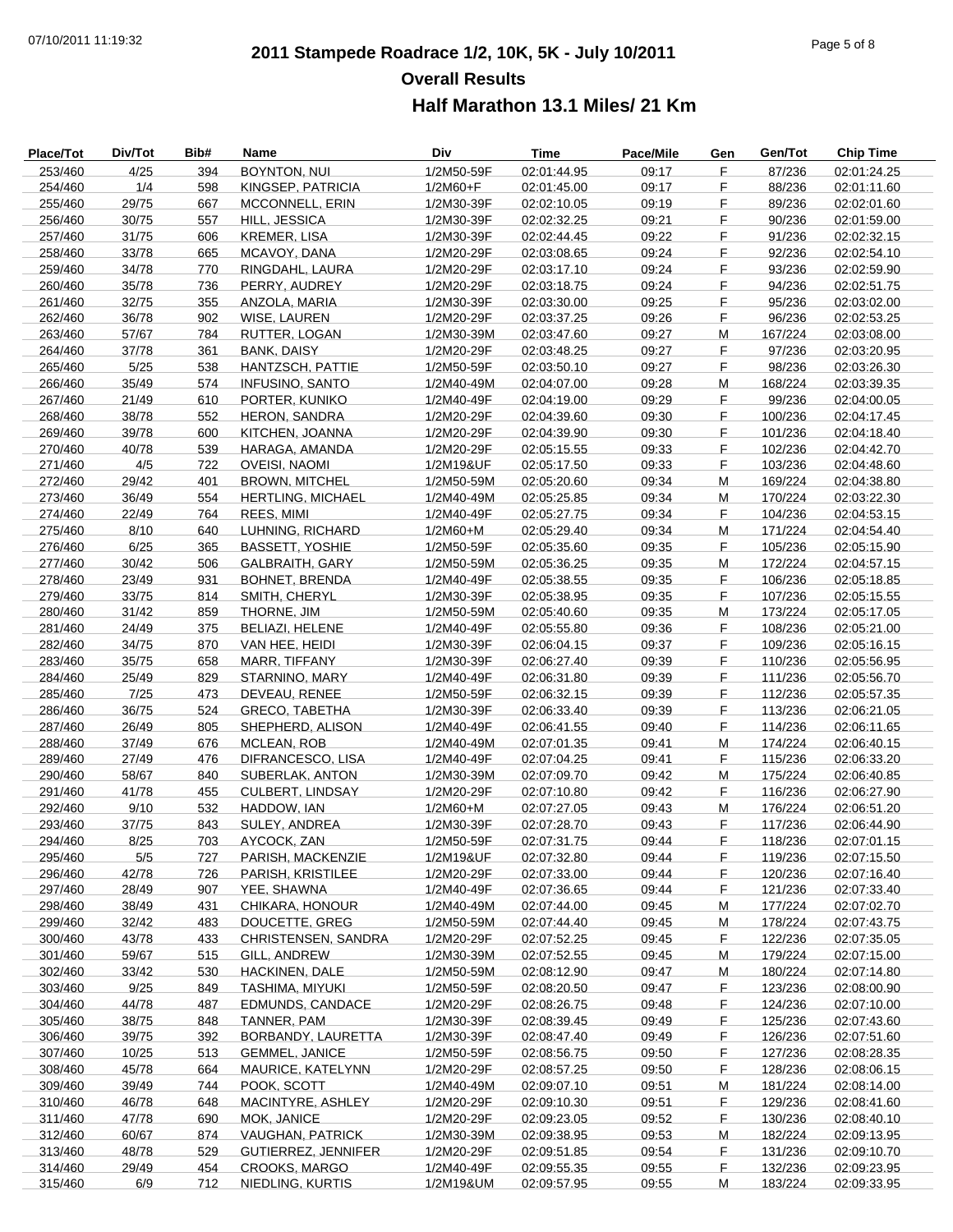# **2011 Stampede Roadrace 1/2, 10K, 5K - July 10/2011** 07/10/2011 11:19:33 Page 6 of 8 **Overall Results Half Marathon 13.1 Miles/ 21 Km**

| Place/Tot          | Div/Tot        | Bib#       | Name                                    | Div                      | Time                       | Pace/Mile      | Gen     | Gen/Tot            | <b>Chip Time</b>           |
|--------------------|----------------|------------|-----------------------------------------|--------------------------|----------------------------|----------------|---------|--------------------|----------------------------|
| 316/460            | 49/78          | 875        | VREDENBURG, LAUREN                      | 1/2M20-29F               | 02:10:02.85                | 09:55          | F       | 133/236            | 02:09:36.30                |
| 317/460            | 50/78          | 737        | PERRY, HILARY                           | 1/2M20-29F               | 02:10:03.05                | 09:55          | F       | 134/236            | 02:09:35.45                |
| 318/460            | 40/75          | 828        | STAPELTON, MELANIE                      | 1/2M30-39F               | 02:10:14.50                | 09:56          | F       | 135/236            | 02:09:36.30                |
| 319/460            | 34/42          | 830        | STECKLER, DON                           | 1/2M50-59M               | 02:10:22.00                | 09:57          | М       | 184/224            | 02:09:39.55                |
| 320/460            | 30/49          | 499        | FOX, KAREN                              | 1/2M40-49F               | 02:10:23.10                | 09:57          | F       | 136/236            | 02:09:53.40                |
| 321/460            | 31/49          | 387        | LACEY, BIRGIT                           | 1/2M40-49F               | 02:10:23.40                | 09:57          | F       | 137/236            | 02:09:53.05                |
| 322/460            | 7/9            | 781        | RUDY, MATTHEW                           | 1/2M19&UM                | 02:10:39.40                | 09:58          | M       | 185/224            | 02:10:13.00                |
| 323/460            | 32/49          | 360        | <b>BAKER, THERESA</b>                   | 1/2M40-49F               | 02:11:06.10                | 10:00          | F       | 138/236            | 02:10:45.60                |
| 324/460            | 41/75          | 516        | GILL, CAROLINE                          | 1/2M30-39F               | 02:11:08.00                | 10:00          | F       | 139/236            | 02:10:29.45                |
| 325/460            | 42/75          | 396        | BRAY, KAREN                             | 1/2M30-39F               | 02:11:12.55                | 10:00          | F       | 140/236            | 02:10:26.95                |
| 326/460            | 8/9            | 436        | <b>CLARK, NIKOLAS</b>                   | 1/2M19&UM                | 02:11:12.90                | 10:00          | M       | 186/224            | 02:10:40.90                |
| 327/460            | 51/78          | 517        | GILL, NICOLE                            | 1/2M20-29F               | 02:11:17.60                | 10:01          | F       | 141/236            | 02:10:44.50                |
| 328/460            | 33/49          | 910        | YUEN, FRANCES                           | 1/2M40-49F               | 02:11:19.20                | 10:01          | F       | 142/236            | 02:10:46.30                |
| 329/460            | 52/78          | 619        | LARTER, JESSIE                          | 1/2M20-29F               | 02:11:43.20                | 10:03          | F       | 143/236            | 02:11:20.40                |
| 330/460            | 61/67          | 752        | QUAN, WILLLIAM                          | 1/2M30-39M               | 02:11:49.25                | 10:03          | M       | 187/224            | 02:10:56.25                |
| 331/460            | 40/49          | 751        | QUAN, PAUL                              | 1/2M40-49M               | 02:11:49.55                | 10:03          | М       | 188/224            | 02:10:56.85                |
| 332/460            | 62/67          | 441        | CLYDE, GEORDIE                          | 1/2M30-39M               | 02:12:01.25                | 10:04          | M       | 189/224            | 02:11:22.00                |
| 333/460            | 34/49          | 635        | LOKANC, SABINA                          | 1/2M40-49F               | 02:12:27.70                | 10:06          | F       | 144/236            | 02:11:55.95                |
| 334/460            | 37/47          | 688        | MITTON, HENRY                           | 1/2M20-29M               | 02:12:52.80                | 10:08          | M       | 190/224            | 02:12:50.65                |
| 335/460            | 53/78          | 397        | <b>BREMNER, JULIA</b>                   | 1/2M20-29F               | 02:12:53.00                | 10:08          | F       | 145/236            | 02:12:50.60                |
| 336/460            | 9/9            | 694        | MOORE, TOM                              | 1/2M19&UM                | 02:12:59.75                | 10:09          | M       | 191/224            | 02:12:14.05                |
| 337/460            | 41/49          | 374        | BEITEL, GERRY                           | 1/2M40-49M               | 02:13:04.65                | 10:09          | М       | 192/224            | 02:11:04.25                |
| 338/460            | 43/75          | 791        | SCHEBESCH, SHAWNA                       | 1/2M30-39F               | 02:13:06.85                | 10:09          | F.      | 146/236            | 02:12:35.65                |
| 339/460            | 54/78          | 880        | WALLACE, JAMIE                          | 1/2M20-29F               | 02:13:09.85                | 10:09          | F       | 147/236            | 02:12:25.00                |
| 340/460            | 35/42          | 881        | WALLACE, KERRY                          | 1/2M50-59M               | 02:13:10.10                | 10:09          | М       | 193/224            | 02:12:25.30                |
| 341/460            | 44/75          | 459        | DANARD, ADRIANA                         | 1/2M30-39F               | 02:13:30.90                | 10:11          | F       | 148/236            | 02:13:25.05                |
| 342/460            | 42/49          | 382        | BERKENPAS, PERRY                        | 1/2M40-49M               | 02:13:31.35                | 10:11          | M       | 194/224            | 02:13:07.65                |
| 343/460            | 35/49          | 773        | ROBINSON, HELEN                         | 1/2M40-49F               | 02:13:46.00                | 10:12          | F       | 149/236            | 02:12:55.65                |
| 344/460            | 36/49          | 717        | O'SHEA, BONNIE                          | 1/2M40-49F               | 02:14:00.75                | 10:13          | F       | 150/236            | 02:13:15.15                |
| 345/460            | 45/75          | 471        | DEPENCIER, SHERRI                       | 1/2M30-39F               | 02:14:04.80                | 10:14          | F       | 151/236            | 02:13:21.75                |
| 346/460            | 55/78          | 393        | <b>BOSCH, JASMINE</b>                   | 1/2M20-29F               | 02:14:17.05                | 10:15          | F.      | 152/236            | 02:13:46.95                |
| 347/460            | 37/49          | 416        | CARLISLE, LAURA                         | 1/2M40-49F               | 02:14:20.25                | 10:15          | F       | 153/236            | 02:13:59.70                |
| 348/460            | 46/75          | 390        | BODEN, JAIMIE                           | 1/2M30-39F               | 02:14:21.45                | 10:15          | F       | 154/236            | 02:14:20.35                |
| 349/460            | 56/78          | 370        | <b>BEAUJOT, FRANCINE</b>                | 1/2M20-29F               | 02:14:54.00                | 10:17          | F       | 155/236            | 02:14:31.30                |
| 350/460            | 43/49          | 705        | <b>MYRON, ROB</b>                       | 1/2M40-49M               | 02:15:02.05                | 10:18          | M       | 195/224            | 02:14:25.15                |
| 351/460            | 38/47          | 573        | HYSTAD, PERRY                           | 1/2M20-29M               | 02:15:22.65                | 10:20          | М       | 196/224            | 02:14:50.85                |
| 352/460            | 44/49          | 353        | ALLAN, SCOTT                            | 1/2M40-49M               | 02:15:28.85                | 10:20          | M       | 197/224            | 02:14:48.05                |
| 353/460            | 63/67          | 464        | DAVIS, ROLAND                           | 1/2M30-39M               | 02:15:39.80                | 10:21          | M       | 198/224            | 02:15:10.95                |
| 354/460            | 36/42          | 815        | SMITH, KEN                              | 1/2M50-59M               | 02:15:45.90                | 10:21          | M       | 199/224            | 02:15:02.40                |
| 355/460            | 10/10          | 846        | SUTHERLAND, NEIL                        | 1/2M60+M                 | 02:15:51.80                | 10:22          | М       | 200/224            | 02:15:03.70                |
| 356/460            | 39/47          | 584<br>371 | JOHNSTON, ADAM<br><b>BECKER, DOREEN</b> | 1/2M20-29M               | 02:16:01.90<br>02:16:26.35 | 10:23<br>10:24 | M<br>F  | 201/224<br>156/236 | 02:15:43.40                |
| 357/460            | 38/49          |            |                                         | 1/2M40-49F               |                            |                |         |                    | 02:15:54.25                |
| 358/460            | 57/78          | 404        | BRYANT, JESSIE                          | 1/2M20-29F               | 02:16:34.30                | 10:25          | F.      | 157/236            | 02:15:56.20                |
| 359/460<br>360/460 | 11/25<br>47/75 | 932        | <b>BOIVIN, SYLVIE</b>                   | 1/2M50-59F               | 02:16:50.70                | 10:26<br>10:27 | F.<br>F | 158/236<br>159/236 | 02:16:18.85                |
| 361/460            | 64/67          | 403<br>549 | HIGASHIDE, SACHIKO<br>HANN, DEREK       | 1/2M30-39F<br>1/2M30-39M | 02:17:04.40<br>02:17:33.15 | 10:30          |         | 202/224            | 02:16:24.15<br>02:16:52.40 |
| 362/460            | 37/42          | 943        | MOORE, DARYLL                           | 1/2M50-59M               |                            | 10:30          | М       | 203/224            |                            |
| 363/460            | 58/78          | 679        | MCREYNOLDS, BETH                        | 1/2M20-29F               | 02:17:45.80<br>02:17:55.30 | 10:31          | M<br>F  | 160/236            | 02:16:59.45<br>02:17:11.45 |
| 364/460            |                | 639        | LOVEGROVE, ANGIE                        |                          |                            | 10:32          | F       | 161/236            |                            |
| 365/460            | 39/49<br>59/78 | 467        | DE CHAMPLAIN, JENNY                     | 1/2M40-49F<br>1/2M20-29F | 02:18:05.95<br>02:18:06.10 | 10:32          | F       | 162/236            | 02:17:20.25<br>02:17:23.30 |
| 366/460            | 48/75          | 388        | <b>BISBY, KATHERINE</b>                 | 1/2M30-39F               | 02:18:07.00                | 10:32          | F.      | 163/236            | 02:17:27.90                |
| 367/460            | 49/75          | 458        | DAIGLE, LISE                            | 1/2M30-39F               | 02:18:22.55                | 10:33          | F       | 164/236            | 02:17:33.85                |
| 368/460            | 60/78          | 570        | <b>HUSTON, JENNA</b>                    | 1/2M20-29F               | 02:18:29.40                | 10:34          | F       | 165/236            | 02:17:44.20                |
| 369/460            | 40/47          | 803        | SHAW, JOE                               | 1/2M20-29M               | 02:18:39.85                | 10:35          | М       | 204/224            | 02:18:05.30                |
| 370/460            | 50/75          | 908        | YOUNG, NATALIE                          | 1/2M30-39F               | 02:18:50.90                | 10:35          | F       | 166/236            | 02:18:10.20                |
| 371/460            | 61/78          | 609        | KUNG, ANITA                             | 1/2M20-29F               | 02:19:00.35                | 10:36          | F       | 167/236            | 02:18:32.95                |
| 372/460            | 62/78          | 666        | MCCARNEY, TARA                          | 1/2M20-29F               | 02:19:17.60                | 10:38          | F       | 168/236            | 02:18:32.15                |
| 373/460            | 63/78          | 827        | STAN-HAROLD, VICTORIA                   | 1/2M20-29F               | 02:19:19.80                | 10:38          | F       | 169/236            | 02:17:53.70                |
| 374/460            | 65/67          | 804        | SHEEHAN, RYAN                           | 1/2M30-39M               | 02:19:32.85                | 10:39          | M       | 205/224            | 02:19:32.85                |
| 375/460            | 64/78          | 775        | ROCHE, ASHLEY                           | 1/2M20-29F               | 02:19:34.95                | 10:39          | F       | 170/236            | 02:19:01.15                |
| 376/460            | 12/25          | 548        | HEINRICHS, JOSETTE                      | 1/2M50-59F               | 02:20:04.95                | 10:41          | F       | 171/236            | 02:19:35.00                |
| 377/460            | 40/49          | 418        | CARVER, GINA                            | 1/2M40-49F               | 02:20:48.85                | 10:44          | F       | 172/236            | 02:20:23.35                |
| 378/460            | 38/42          | 442        | COCHRAN, MURRAY                         | 1/2M50-59M               | 02:20:51.05                | 10:45          | M       | 206/224            | 02:20:09.75                |
|                    |                |            |                                         |                          |                            |                |         |                    |                            |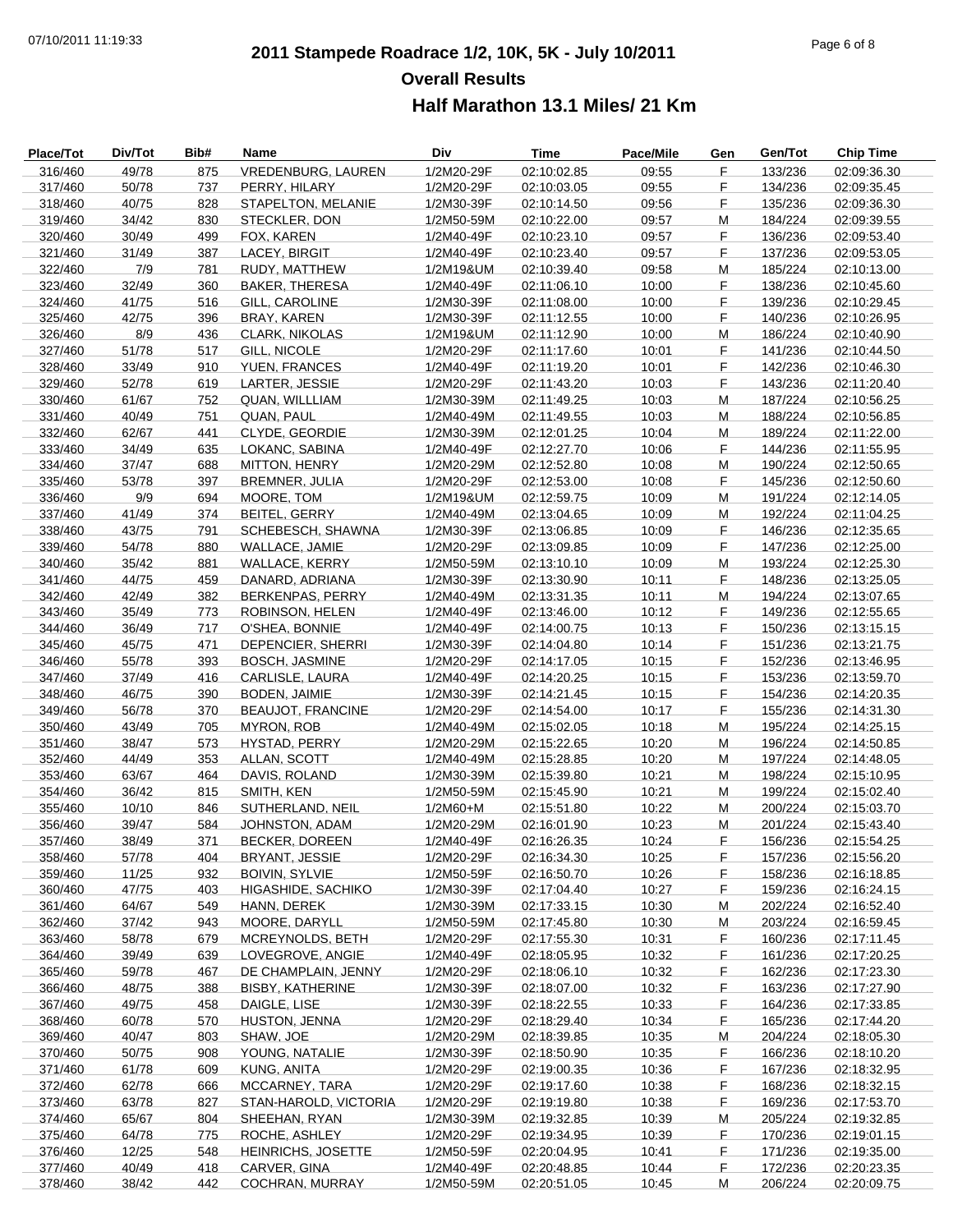# **2011 Stampede Roadrace 1/2, 10K, 5K - July 10/2011** 07/10/2011 11:19:33 Page 7 of 8 **Overall Results Half Marathon 13.1 Miles/ 21 Km**

| Place/Tot          | Div/Tot        | Bib#       | Name                              | Div                      | <b>Time</b>                | Pace/Mile      | Gen    | Gen/Tot            | <b>Chip Time</b>           |
|--------------------|----------------|------------|-----------------------------------|--------------------------|----------------------------|----------------|--------|--------------------|----------------------------|
| 379/460            | 13/25          | 604        | <b>KRAUSS, CATHY</b>              | 1/2M50-59F               | 02:20:54.65                | 10:45          | F      | 173/236            | 02:20:18.45                |
| 380/460            | 14/25          | 531        | HADDOW, HEATHER                   | 1/2M50-59F               | 02:20:54.70                | 10:45          | F      | 174/236            | 02:20:19.35                |
| 381/460            | 45/49          | 721        | ORR, ROB                          | 1/2M40-49M               | 02:20:55.65                | 10:45          | M      | 207/224            | 02:20:11.90                |
| 382/460            | 51/75          | 715        | NORBERG, NICOLE                   | 1/2M30-39F               | 02:21:45.65                | 10:49          | F      | 175/236            | 02:20:54.20                |
| 383/460            | 66/67          | 367        | <b>BATTISTELLA, SIMON</b>         | 1/2M30-39M               | 02:21:46.20                | 10:49          | M      | 208/224            | 02:20:54.35                |
| 384/460            | 41/47          | 887        | WAUGH, DAVID                      | 1/2M20-29M               | 02:22:06.50                | 10:50          | M      | 209/224            | 02:21:31.00                |
| 385/460            | 41/49          | 682        | <b>MIFFLIN, KAREN</b>             | 1/2M40-49F               | 02:22:23.55                | 10:52          | F      | 176/236            | 02:21:58.65                |
| 386/460            | 39/42          | 738        | PETERS, MORGAN                    | 1/2M50-59M               | 02:22:23.75                | 10:52          | M      | 210/224            | 02:21:58.05                |
| 387/460            | 65/78          | 424        | CHAN, MICHELLE                    | 1/2M20-29F               | 02:22:35.95                | 10:53          | F      | 177/236            | 02:22:30.20                |
| 388/460            | 42/49          | 553        | <b>HERTLING, MARLO</b>            | 1/2M40-49F               | 02:23:05.20                | 10:55          | F      | 178/236            | 02:22:20.90                |
| 389/460            | 15/25          | 540        | HARAGA, DEB                       | 1/2M50-59F               | 02:24:47.40                | 11:03          | F      | 179/236            | 02:24:12.40                |
| 390/460            | 66/78          | 357        | AUMULLER, JEN                     | 1/2M20-29F               | 02:25:29.85                | 11:06          | F      | 180/236            | 02:24:49.30                |
| 391/460            | 43/49          | 605        | <b>KREBS, BARB</b>                | 1/2M40-49F               | 02:25:37.10                | 11:06          | F      | 181/236            | 02:24:49.20                |
| 392/460            | 52/75          | 655        | MALVAR, MICHELLE                  | 1/2M30-39F               | 02:25:59.80                | 11:08          | F      | 182/236            | 02:25:53.70                |
| 393/460            | 16/25          | 697        | MORRISON, YVONNE                  | 1/2M50-59F               | 02:26:18.45                | 11:10          | F      | 183/236            | 02:25:31.35                |
| 394/460            | 17/25          | 669        | MCGEACHIE, PAM                    | 1/2M50-59F               | 02:26:22.65                | 11:10          | F      | 184/236            | 02:25:48.40                |
| 395/460            | 40/42          | 484        | DUNCAN, BRIAN                     | 1/2M50-59M               | 02:26:57.30                | 11:13          | M      | 211/224            | 02:26:05.05                |
| 396/460            | 53/75          | 756        | RADFORD, JENNIFER                 | 1/2M30-39F               | 02:27:00.45                | 11:13          | F      | 186/236            | 02:26:53.30                |
| 397/460            | 44/49          | 626        | LENNOX, BREDA                     | 1/2M40-49F               | 02:27:00.45                | 11:13          | F      | 185/236            | 02:26:52.50                |
| 398/460            | 54/75          | 492        | <b>FALK, PATRICIA</b>             | 1/2M30-39F               | 02:27:21.15                | 11:14          | F      | 187/236            | 02:26:41.75                |
| 399/460            | 45/49          | 627        | LEWIS, ALISON                     | 1/2M40-49F               | 02:27:21.70                | 11:14          | F      | 188/236            | 02:26:30.45                |
| 400/460            | 55/75          | 588        | KARP, HEATHER                     | 1/2M30-39F               | 02:28:04.40                | 11:18          | F      | 189/236            | 02:27:15.00                |
| 401/460            | 67/78          | 711        | NIEDLING, ALISON                  | 1/2M20-29F               | 02:28:10.35                | 11:18          | F      | 190/236            | 02:27:43.50                |
| 402/460            | 41/42          | 463        | DAVIS, LAURENCE                   | 1/2M50-59M               | 02:28:36.50                | 11:20          | M      | 212/224            | 02:27:47.00                |
| 403/460            | 46/49          | 498        | FOWLOW, DAVE                      | 1/2M40-49M               | 02:28:36.95                | 11:20          | M      | 213/224            | 02:27:48.65                |
| 404/460            | 56/75          | 528        | <b>GURBUZ, MONICA</b>             | 1/2M30-39F               | 02:28:47.25                | 11:21          | F      | 191/236            | 02:28:07.25                |
| 405/460            | 57/75          | 456        | <b>CULLINGHAM, CAROL</b>          | 1/2M30-39F               | 02:28:49.20                | 11:21          | F      | 192/236            | 02:28:09.20                |
| 406/460            | 58/75          | 847        | TAMURA, MELANIE                   | 1/2M30-39F               | 02:29:01.55                | 11:22          | F      | 193/236            | 02:28:10.25                |
| 407/460            | 59/75          | 706        | NABOKA, VALENTYNA                 | 1/2M30-39F               | 02:29:45.30                | 11:25          | F      | 194/236            | 02:29:45.30                |
| 408/460            | 42/47          | 867        | UNG, THANG                        | 1/2M20-29M               | 02:29:59.55                | 11:27          | M      | 214/224            | 02:29:59.55                |
| 409/460            | 68/78          | 486        | <b>EBERTH, KRISTIN</b>            | 1/2M20-29F               | 02:30:19.35                | 11:28          | F      | 195/236            | 02:24:30.90                |
| 410/460            | 47/49          | 912        | ZANIECKI, TOM                     | 1/2M40-49M               | 02:30:22.45                | 11:28          | M      | 215/224            | 02:27:47.75                |
| 411/460            | 60/75          | 568        | HUNT, NICOLE                      | 1/2M30-39F               | 02:30:41.55                | 11:30          | F      | 196/236            | 02:29:54.75                |
| 412/460            | 61/75          | 798        | <b>SCHWARTZ, JILLIAN</b>          | 1/2M30-39F               | 02:30:48.35                | 11:30          | F      | 197/236            | 02:30:08.95                |
| 413/460            | 43/47          | 761        | RATTI, PAUL                       | 1/2M20-29M               | 02:30:48.50                | 11:30          | M      | 216/224            | 02:30:08.85                |
| 414/460            | 62/75          | 407        | <b>BUGERA, BRANDI</b>             | 1/2M30-39F               | 02:30:49.15                | 11:30          | F      | 198/236            | 02:30:13.25                |
| 415/460            | 48/49          | 787        | MOORE, GARY                       | 1/2M40-49M               | 02:31:06.00                | 11:32          | M      | 217/224            | 02:30:24.70                |
| 416/460            | 69/78          | 772        | ROBINSON, CANDICE                 | 1/2M20-29F               | 02:31:28.15                | 11:33          | F      | 199/236            | 02:30:41.35                |
| 417/460            | 70/78          | 637        | LONGTIN, KRISTIN                  | 1/2M20-29F               | 02:31:50.90                | 11:35          | F      | 200/236            | 02:31:08.20                |
| 418/460            | 63/75          | 413        | <b>BUXTON, UMMA</b>               | 1/2M30-39F               | 02:31:53.35                | 11:35          | F      | 201/236            | 02:31:11.35                |
| 419/460            | 64/75          | 350        | <b>ACHESON, LEANN</b>             | 1/2M30-39F               | 02:33:04.65                | 11:41          | F      | 202/236            | 02:32:31.30                |
| 420/460            | 65/75          | 545        | HARRIS, TARA                      | 1/2M30-39F               | 02:33:38.50                | 11:43          | F      | 203/236            | 02:32:55.00                |
| 421/460            | 71/78          | 695        | MORENCY, GUILLAUME                | 1/2M20-29F               | 02:33:53.60                | 11:44          | F.     | 204/236            | 02:32:35.85                |
| 422/460            | 44/47          | 802        | SHANNON, MICHAEL                  | 1/2M20-29M               | 02:34:01.65                | 11:45          | M      | 218/224            | 02:33:10.50                |
| 423/460            | 45/47          | 909        | YSSELMUIDEN, COLIN                | 1/2M20-29M               | 02:34:01.85                | 11:45          | M      | 219/224            | 02:33:11.55                |
| 424/460            | 18/25          | 689        | MOHR, LORRAINE                    | 1/2M50-59F               | 02:34:04.75                | 11:45          | F      | 205/236            | 02:33:16.80                |
| 425/460            | 46/49          | 523        | GOVENDER, JOANNE                  | 1/2M40-49F               | 02:34:38.90                | 11:48          | F      | 206/236            | 02:33:50.00                |
| 426/460            | 72/78          | 412        | <b>BUTT, MONICA</b>               | 1/2M20-29F               | 02:35:45.35                | 11:53          | F      | 207/236            | 02:35:01.35                |
| 427/460            | 46/47          | 440        | <b>CLEMENS, AARON</b>             | 1/2M20-29M               | 02:35:45.70                | 11:53          | M      | 220/224            | 02:35:02.05                |
| 428/460            | 66/75          | 826        | STADNYK, THERESA                  | 1/2M30-39F               | 02:36:18.80                | 11:55          | F      | 208/236            | 02:36:15.40                |
| 429/460            | 67/75          | 710        | NICHOLLS, CORI                    | 1/2M30-39F               | 02:37:22.15                | 12:00          | F      | 209/236            | 02:36:35.90                |
| 430/460            | 68/75          | 423        | CHAN, KARI                        | 1/2M30-39F               | 02:37:45.00                | 12:02          | F      | 210/236            | 02:33:50.00                |
| 431/460            | 69/75          | 385        | BEVERIDGE, KELLEY                 | 1/2M30-39F               | 02:37:46.15                | 12:02          | F      | 211/236            | 02:33:53.05                |
| 432/460            | 73/78          | 842        | SUGANO, CRISTALYN                 | 1/2M20-29F               | 02:37:46.20                | 12:02          | F      | 212/236            | 02:33:52.50                |
| 433/460            | 70/75          | 833        | STEINHAUER, KATHY                 | 1/2M30-39F               | 02:38:36.65                | 12:06          | F.     | 213/236            | 02:38:32.95                |
| 434/460            | 74/78          | 810        | SKINNER, WHITNEY                  | 1/2M20-29F               | 02:38:38.55                | 12:06          | F      | 214/236            | 02:38:01.85                |
| 435/460            | 47/49          | 780        | RUDY, CAROL                       | 1/2M40-49F               | 02:39:04.70                | 12:08          | F      | 215/236            | 02:38:37.55                |
| 436/460<br>437/460 | 71/75<br>75/78 | 634<br>878 | LOE, MARY<br>WAKEMAN, REBECCA     | 1/2M30-39F<br>1/2M20-29F | 02:39:29.95<br>02:41:08.05 | 12:10          | F<br>F | 216/236<br>217/236 | 02:38:50.45                |
| 438/460            | 19/25          |            |                                   | 1/2M50-59F               |                            | 12:18<br>12:18 | F      |                    | 02:39:17.65                |
| 439/460            | 76/78          | 862<br>647 | TOREN, BELLANNE<br>MACHACEK, ERIN | 1/2M20-29F               | 02:41:16.55<br>02:41:17.65 | 12:18          | F      | 218/236<br>219/236 | 02:41:15.65<br>02:40:35.20 |
| 440/460            | 49/49          | 537        | HANRAHAN, MATTHEW                 | 1/2M40-49M               | 02:44:41.40                | 12:34          | M      | 221/224            | 02:44:38.40                |
| 441/460            | 77/78          | 869        | UNRUH, NIKKI                      | 1/2M20-29F               | 02:46:55.50                | 12:44          | F      | 220/236            | 02:46:10.60                |
|                    |                |            |                                   |                          |                            |                |        |                    |                            |